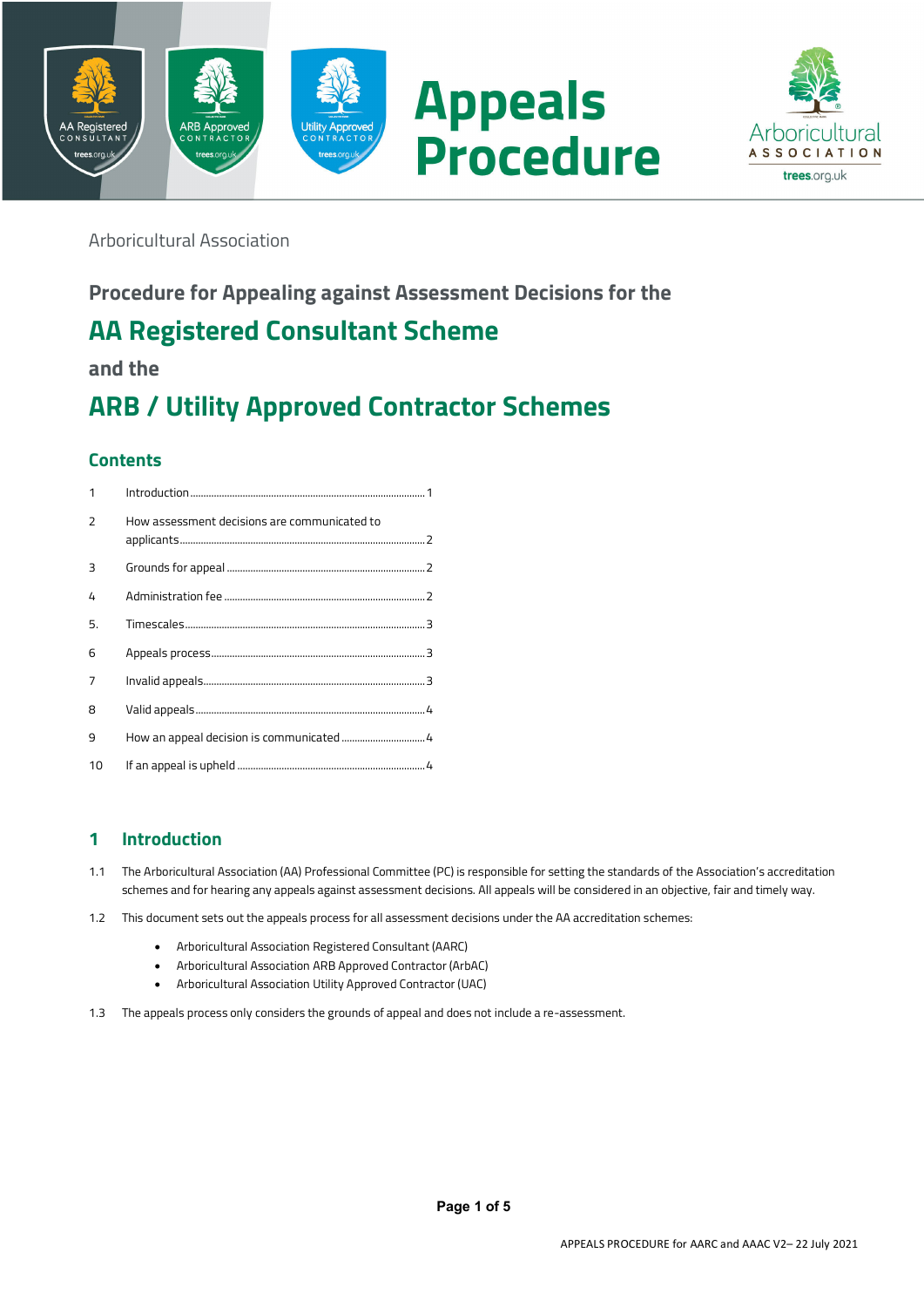



## **2 How assessment decisions are communicated to applicants**

- 2.1 **AARC Application assessment decision:** The AA will notify applicants of the result of their application to become a member of the AARC scheme in writing, as set out in the AARC Application Guide. Where the application has been unsuccessful, the notification will be accompanied by copies of the assessment forms that identify the areas in which the applicant was found to be deficient and will include suggestions for improvement.
- 2.2 **AARC Quality Assurance assessment decision:** The AA will notify applicants of the result of the Quality Assurance Panel decision in writing, as set out in the AARC Quality Assurance Process document. In the case of a Quality Assurance Panel decision of Major Non-Compliance, RC status will be suspended and the consultant will be removed from the directory until such time as the Quality Assurance Panel's recommendations have been met or an appeal is upheld.
- 2.3 **Approved Contractor (ArbAC and UAC) assessment decision – new applicant:** The AA will notify a contractor of the result of their assessment to become a member of the scheme both verbally on the assessment day and confirmed in writing after validation by the Scheme Manager.
	- Where the assessment has been unsuccessful, the report will identify the areas in which the contractor was found not to meet the standard, together with guidance on what is required to meet the standard.
- 2.4 **Approved Contractor (ArbAC and UAC) assessment decision – existing scheme member:** The AA will notify a contractor of the result of their assessment to retain membership both verbally on the assessment day and confirmed in writing after validation by the Scheme Manager.
	- Where the assessment has been unsuccessful, the report will identify the areas in which the contractor was found not to meet the standard, together with guidance on what is required to meet the standard.
	- In the case of a 'fail' decision, once this is validated by the Scheme Manager, Approved Contractor status will be suspended and the contractor will be removed from the directory until such time as the assessor's recommendations have been met or an appeal is upheld.

## **3 Grounds for appeal**

- 3.1 Where an assessment under an AA accreditation scheme is unsuccessful, there may be grounds for an appeal.
- 3.2 Disagreement with the decision of the AA does not constitute grounds for an appeal.
- 3.3 An appeal can only be made on one or more of the following grounds:
	- *1. The assessment criteria for the relevant scheme were misinterpreted or incorrectly applied by the assessor(s).*
	- *2. An administrative or procedural error was made by the AA or its representatives which materially affected the ability of the assessor(s) to make a reasoned decision.*
	- 3. *Extenuating circumstances occurred, during the assessment, submission or interview, of which the assessor(s) were not aware and which materially affected the outcome of the assessment.*

## **4 Administration fee**

- 4.1 The AA will not be responsible for any costs incurred by the appellant regardless of the outcome of the appeal.
- 4.2 A fee of £250 plus VAT is payable to the AA to administer the appeal. This will be refunded if the appeal is upheld. The appeal fee must be forwarded with the appeal documents: the appeal cannot be validated without the required fee.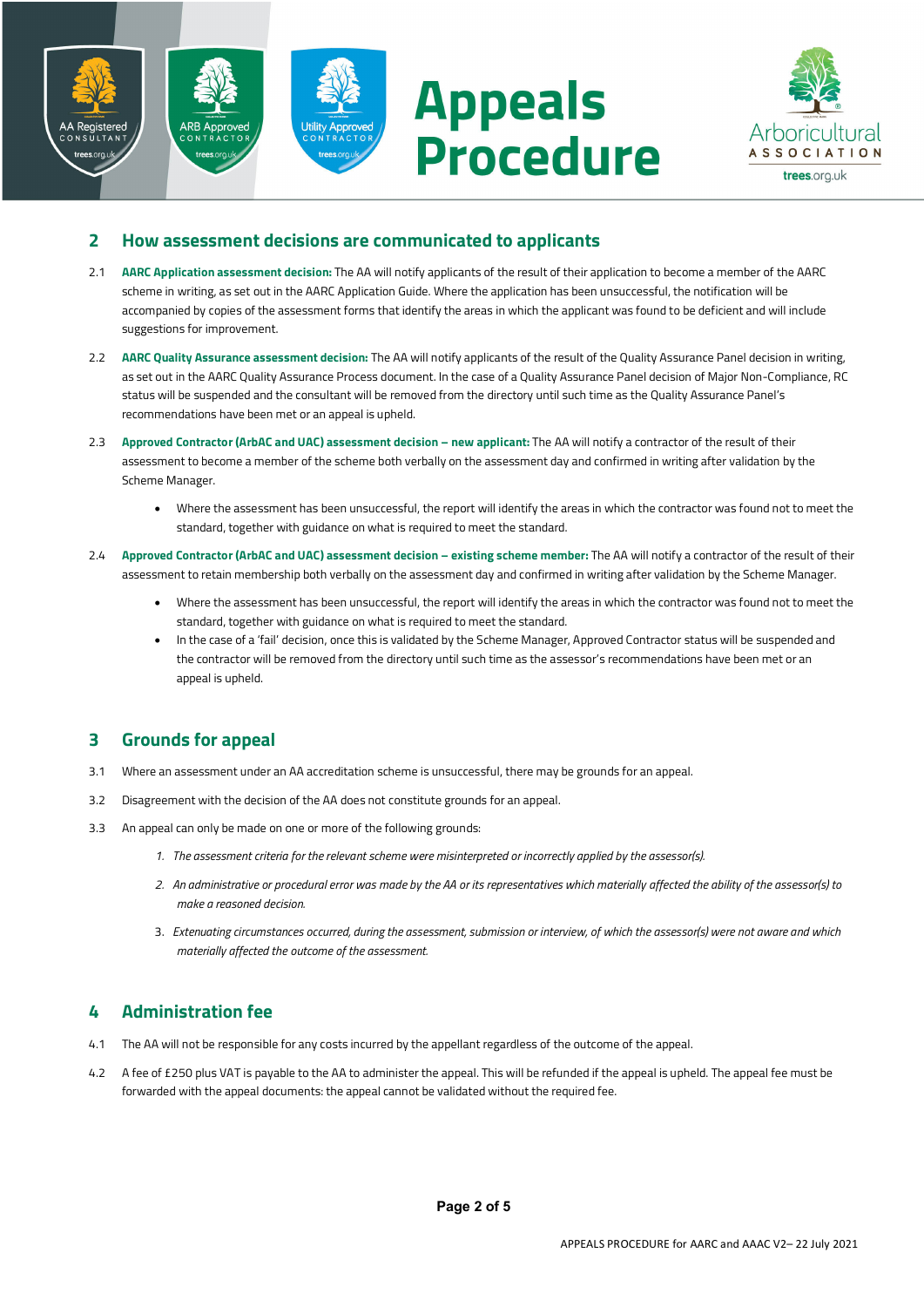



## **5. Timescales**

- 5.1 Anyone making an appeal must do so in full within 4 weeks of the date of the written confirmation of the result of their assessment.
- 5.2 Target timescales for the process that will be followed after an appeal has been lodged are set out in detail in sections 6: Appeals Process, 7: Invalid Appeals and 8: Valid Appeals. The AA will do all it can to ensure a thorough and timely review of appeals.

## **6 Appeals process**

6.1 All appeals must be made in writing to the Chief Executive of the AA at its offices, enclosing the appeal fee:

### **Arboricultural Association** The Malthouse, Stroud Green, Standish, STONEHOUSE,

Gloucestershire, GL10 3DL

Telephone: **01242 522512** Email: admin@trees.org.uk Website: www.**trees**.org.uk

- 6.2 An appeal must set out on what ground(s) it is being made, with reference to the list in section 3.3. Appellants may submit supplementary information in support of their appeal, but must ensure that it clearly references the ground(s) for appeal and is submitted at the same time as the appeal is made. Updated versions of documents presented with the original submission will not be accepted under any circumstances.
- 6.3 Within 2 weeks of receipt of an appeal, the AA will:
	- validate the appeal, ensuring that it has been submitted on time, details the specific ground(s) for the appeal, and includes the required fee;
	- acknowledge receipt of the appeal; *and*
	- advise the Chair of PC and the relevant Scheme Manager that it has been received.

## **7 Invalid appeals**

- 7.1 An appeal will be invalid and will be rejected:
	- if it is not submitted within 4 weeks of the date of the written confirmation of the result of the assessment in question;
	- if at least one of the stated grounds for appeal in section 3.3 is not specified in the submission; *or*
	- if the required fee is not included at the time of submitting the appeal.
- 7.2 In such circumstances:
	- the appellant will be advised of the reason why the appeal has been rejected;
	- the Chair of PC will be advised and will inform the Committee at the next meeting; and
	- the relevant Scheme Manager will be advised.

#### 7.3 *There is no right of appeal after the 4-week period has expired.*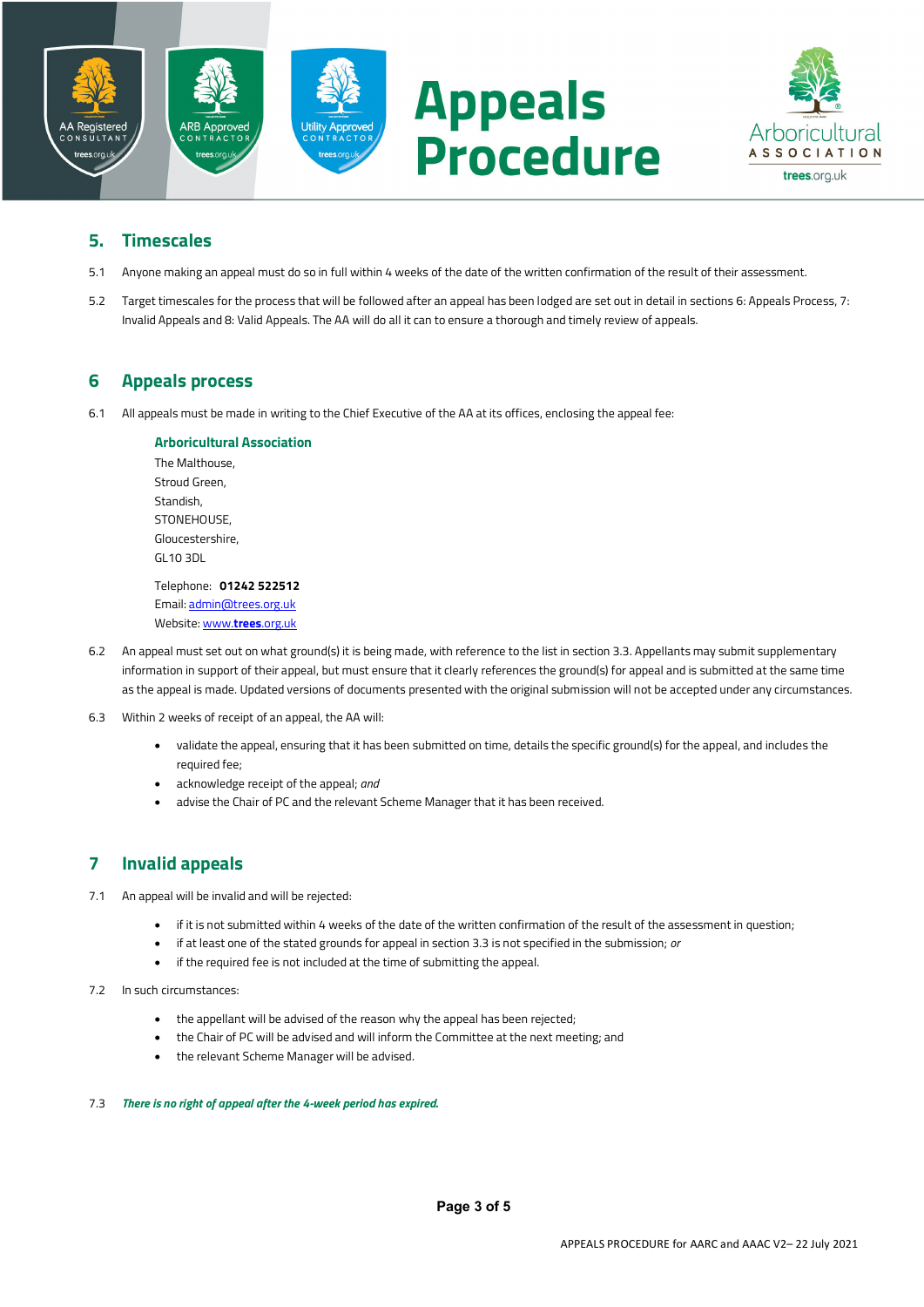



## **8 Valid appeals**

- 8.1 Following the validation of an appeal, the following procedure will apply.
- 8.2 Within 2 weeks, the Chair of PC will set up an Appeal Panel of 3 people to review the case. The Appeal Panel can include the Chair of PC and will include another current scheme assessor for continuity of assessment standards. The Appeal Panel will elect a chair.
- 8.3 The AA will advise the appellant of the composition of the Appeal Panel in writing, allowing the appellant 1 week from the date of the letter to raise any concerns they have regarding conflict of interest.
- 8.4 The Appeal Panel will consider the case (with the appellant's name redacted to ensure confidentiality as far as is reasonably possible) and determine an outcome. Where possible this will be within 6 weeks of the date when the constitution of the Appeal Panel was agreed.
- 8.5 The Chair of the Appeal Panel will advise AA HQ of the progress of the appeal, who will in turn inform the appellant if any delays are expected that may affect the given timescales

## **9 How an appeal decision is communicated**

- 9.1 Following the conclusion of the panel's assessment of the appeal:
	- The Chair of the Appeal Panel will advise AA HQ and the Chair of PC (if not a member of the Appeal Panel) of the outcome of the appeal and provide a report for the AA outlining the reasons for their decision.
	- The AA will advise the appellant of the outcome of the appeal in writing within 2 weeks of the decision, providing the reasons for the Appeal Panel's decision.
	- The Scheme Manager will be advised of the outcome of the appeal so that any material factors can be taken into account to inform and improve future assessments.
	- The Chair of PC will inform the Committee of the outcome of the appeal at its next meeting.
- 9.2 **The decision of the Appeal Panel is final and there is no further right of appeal.**

## **10 If an appeal is upheld**

10.1 Where the Appeal Panel upholds the appeal on one or more of the grounds set out in section 3.3, the appeal fee will be refunded in full. Where appropriate, the appellant will be offered a re-assessment, a re-interview, or an AARC Quality Assurance re-submission. If the appellant wishes to take advantage of this offer, they must accept it in writing within 4 weeks of the offer being made by the AA.

#### 10.2 **Registered Consultant scheme re-assessment or re-interview**

A Registered Consultant re-assessment or re-interview will be undertaken within 8 weeks of acceptance of the offer, will be based on the original portfolio, and will be undertaken by assessors who did not participate in the original assessment process. Applicants will be notified of the outcome of the re-assessment or re-interview in writing, within 2 weeks of it taking place.

#### 10.3 **Registered Consultant scheme Quality Assurance re-submission**

An AARC Quality Assurance re-submission will be included as part of the next scheduled Quality Assurance process, and the report to be assessed will be an alternative chosen from the original submission.